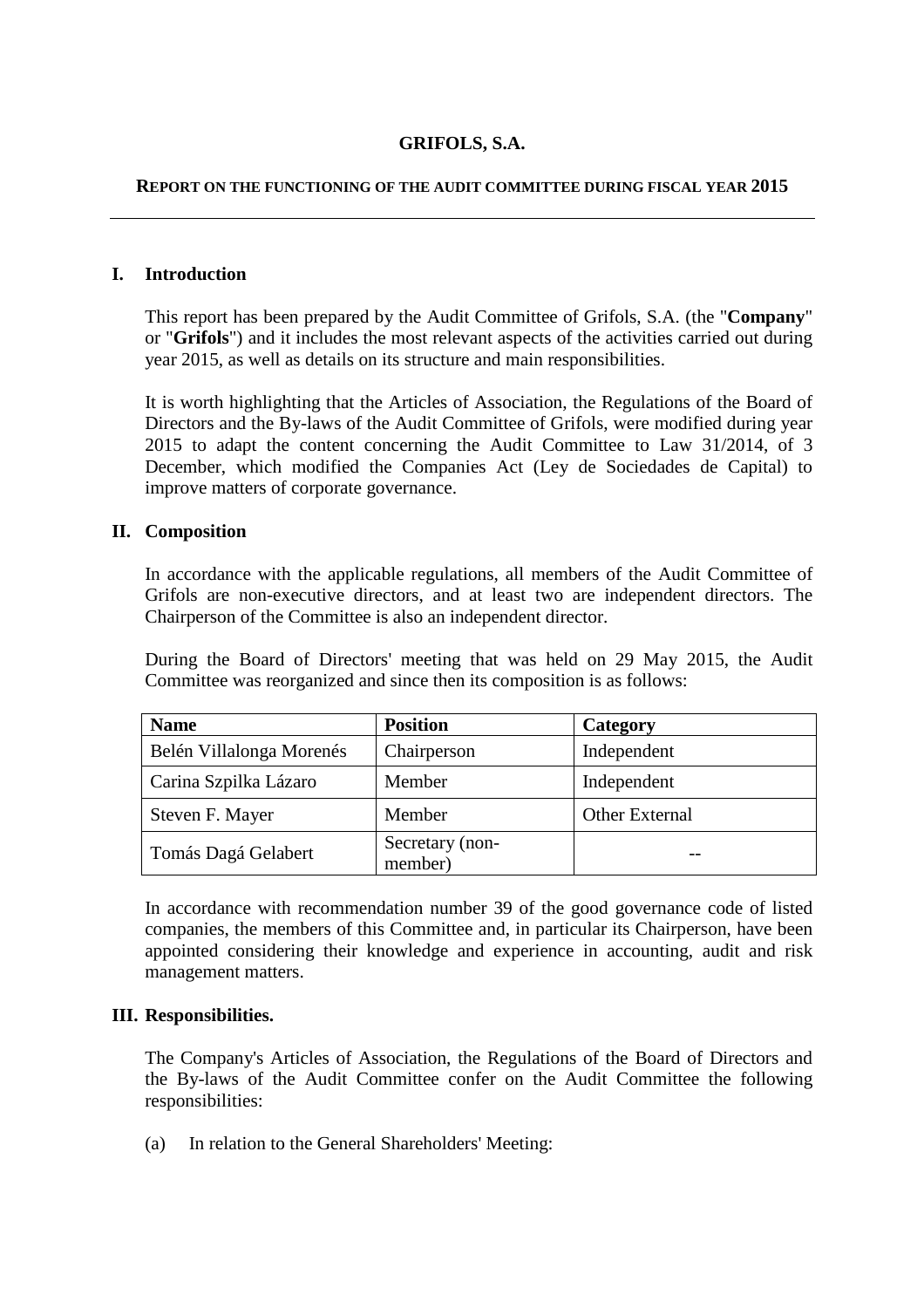- (i) Inform the General Shareholders' Meeting of questions raised in respect of those matters which are within the committee's competence.
- (b) In relation to the Board of Directors:
	- (ii) Previously inform the Board of Directors about periodic financial information, which due to its stock exchange listing, the Company must make public periodically; in this sense, the Committee will ensure that the interim accounts are drawn up under the same accounting principles as the annual accounts and for this purpose shall consider the appropriateness of a limited review by an external auditor;
	- (iii) Previously inform of the creation or acquisition of shareholdings in special purpose entities or domiciled in countries or territories considered tax havens, as well as any other transactions or operations of a similar nature, which due to their complexity, could harm the transparency of the Group;
	- (iv) Previously inform of related party transactions;
	- (v) Inform of any matter that has or may have a material, financial or accounting impact.
- (c) In relation to information and internal control systems:
	- (vi) Supervise the preparation and presentation, and integrity of the mandatory financial information related to the Company and the Group, verifying compliance with the regulation requirements, the adequate defining of consolidation boundaries and the correct application of accounting criteria;
	- (vii) Supervise the efficiency of the Company's internal control, internal audit and risk management systems, including those related to tax matters, periodically reviewing the internal control and risk management systems, so that any principal risks are identified, dealt with and adequately recognized, as well as discussing, with the auditor, any major flaws in the control system identified during the audit process;
	- (viii) Monitor the independence and efficiency of internal auditing; propose the selection, appointment, re-election and dismissal of the Director of the Internal Audit Department; propose the budget for this Department; receive periodic information on its activities (including the annual work plan and annual activities reports prepared by the Director of the Department); and verify that the top management takes into account the conclusions and recommendations of their reports;.
	- (ix) Set up and supervise procedures for the receipt, retention and treatment of complaints received by the Company regarding accounting, internal controls or audit matters, as well as anonymous and confidential information provided by employees regarding questionable accounting or auditing matters.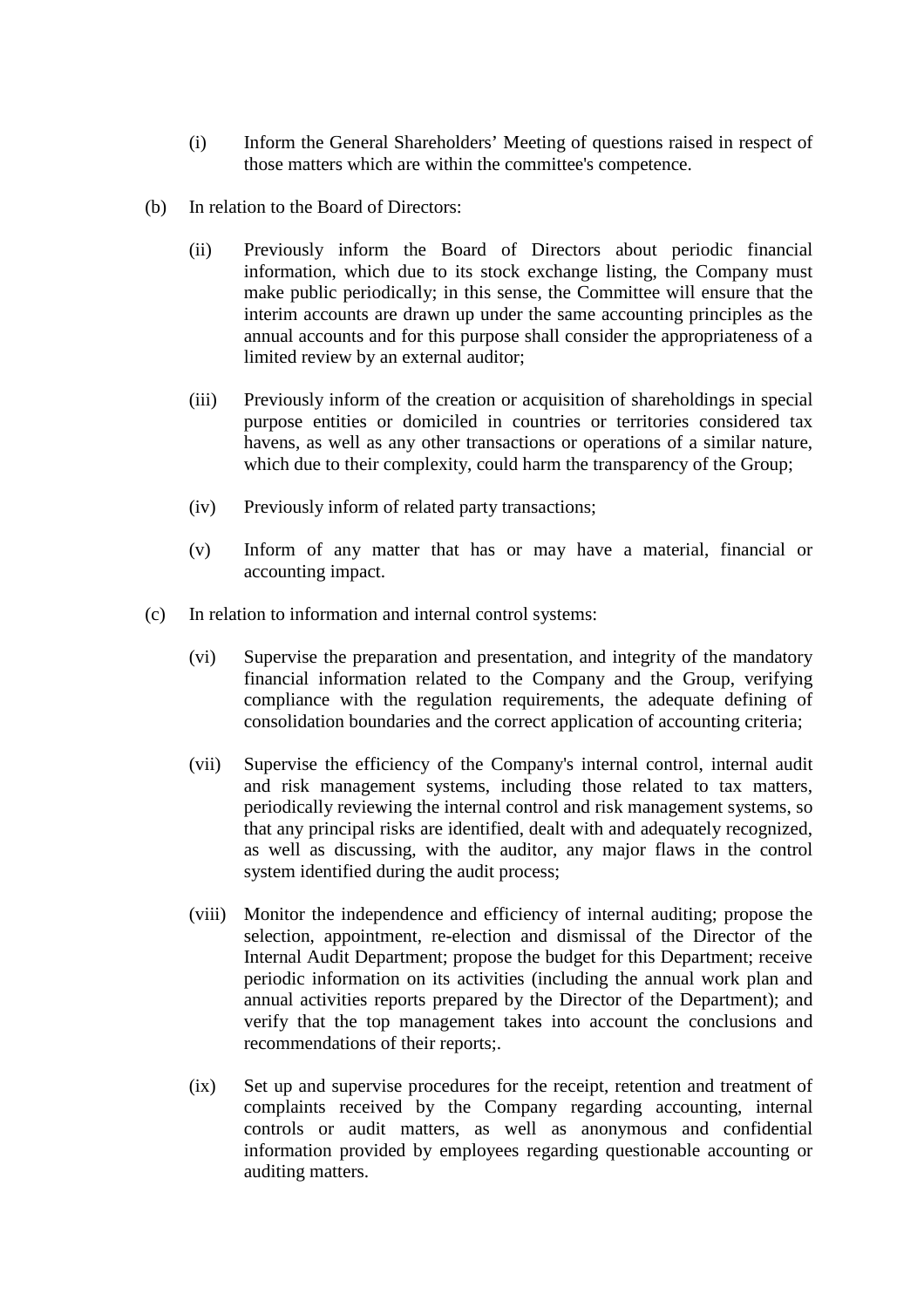- (d) In relation to the external auditor:
	- (x) Submit to the Board of Directors any proposals regarding the selection, appointment, re-election and substitution of the external auditor, including the terms of his contract, without prejudice to the faculties vested in the General Shareholders' Meeting and the Board with regard to the approval of such resolutions under Spanish law;
	- (xi) Be directly in charge of the remuneration and supervision of the work performed by the external auditor regarding the audit report preparation and issuance or any other similar reports relating to financial statements.
	- (xii) Regularly and directly collect from the external auditor information about the development, impact and execution of the audits, as well as the audit plan and results of its execution, and verify that top management takes their recommendations into account;
	- (xiii) Safeguard the external auditor's independence when performing his duties, and to do so:
		- Ensure that the Company communicates as a relevant event to the CNMV the change in auditor and shall attach a statement of the possible existence of any disagreements with the outgoing auditor and, if applicable, its contents;
		- Establish the necessary relationships with the external auditor to receive information about any issues that may compromise his independence, and which the Audit Committee will examine, and any other issues regarding the development of the audit of accounts process, as well as any notifications required in the audit of accounts legislation and in the audit regulations.
		- Ensure that the Company and the auditor respect the rules in force on providing services different to audit services, the auditor's market concentration limits and, in general, any others rules established to guarantee the independence of the auditors and, to that end, annually receive from the external auditors a statement of their independence in relation to the entity, or any entities directly or indirectly related to it, as well as any information on any kind of ancillary services provided and the corresponding fees paid by these entities to the external auditor or the persons or entities related to it in accordance with the account audit legislation;
		- Issue, prior to issuing the audit of accounts report and on an annual basis, a written report on the independence of the auditor. This report must include an assessment of the ancillary services mentioned above (which shall be individually and jointly assessed) different from the legal audit, and in relation to the independence status or audit regulations; and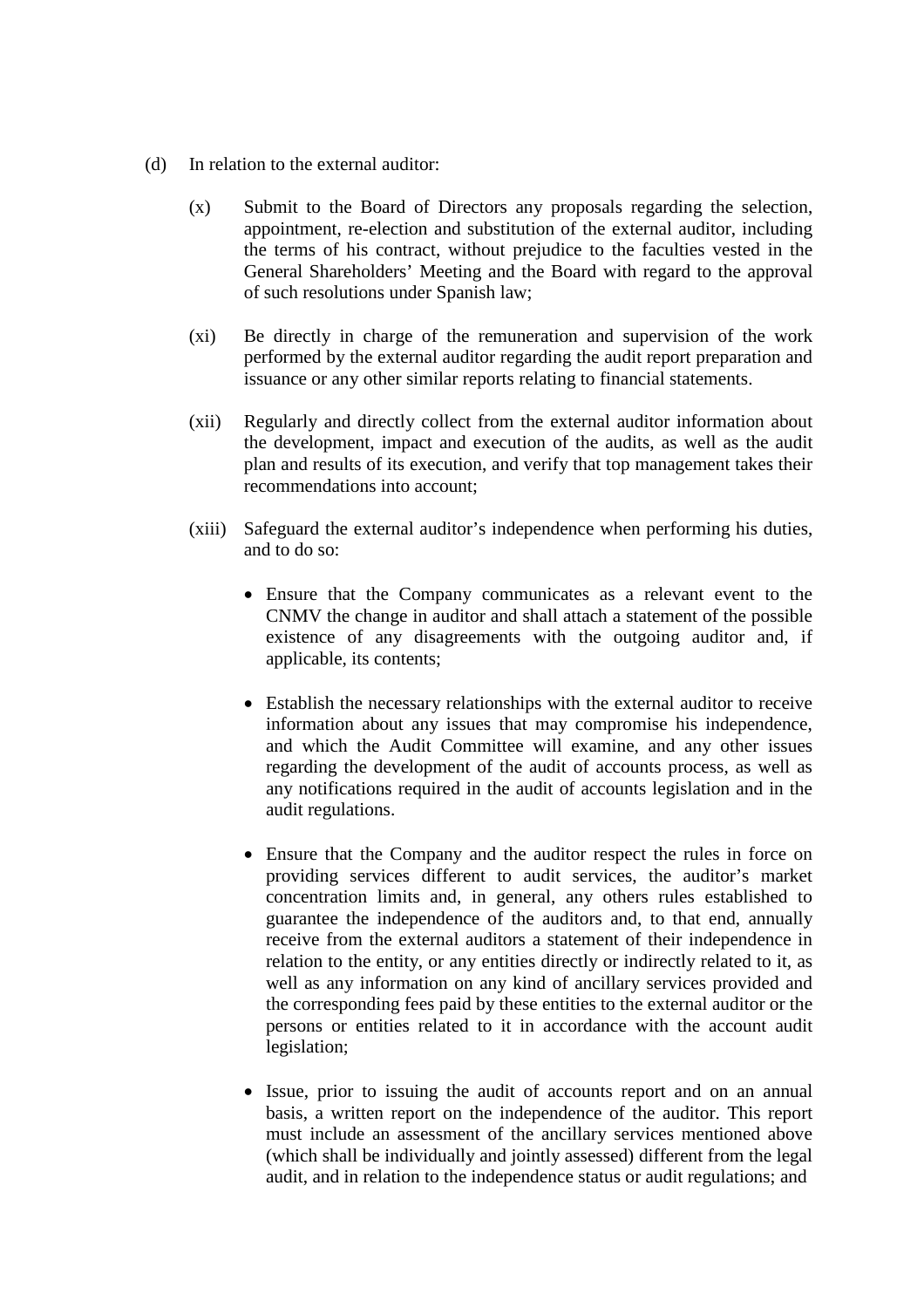- If the external auditor resigns, examine the circumstances that have caused said resignation
- (xiv) Encourage the Group auditor to undertake the responsibility of the audits of the companies making up the group
- (e) In relation to external consultants:
	- (xv) Request that legal, accounting, financial advisors or other experts or advisors be hired, on account to the Company, to assist them in the performance of their duties.
- (f) In relation to internal conduct rules:
	- (xvi) Supervise the compliance with the Internal Conduct Regulations in matters related to the Stock Exchange, the Board of Directors' Regulations, standards of conduct set out in the "Code of Ethics for Grifols Executives" and the "Code of Conduct for Grifols' Employees" and, in general, any other internal rules of governance of the Company, as well as make the necessary proposals for improvement.

# **IV. Activities**

During fiscal year 2015 this Committee met in different occasions and during the meetings its members discussed and, when applicable, approved different matters related to their main responsibilities, in accordance with the Company's Articles of Association, the Board of Directors' Regulations and the Committee's own By-laws.

The most relevant events that took place during the referred fiscal year 2015 are detailed below:

- Review and approval of the Annual Corporate Governance Report for fiscal year 2014;
- Review and approval of the Company's annual accounts (individual and consolidated) corresponding to the fiscal year ended 31 December 2014, having previously supervised the preparation and submission of the annual accounts, overseeing compliance with any legal requirements and the correct application of accounting criteria;
- Approval of the Company's anti-bribery policy;
- Drafting of a report concerning the proposal to modify the Board of Directors' Regulations and amendment of its internal Articles of Association, in accordance with Law 31/2014, of 3 December, which modifies the Companies Act (*Ley de Sociedades de Capital*) to improve matters of corporate governance;